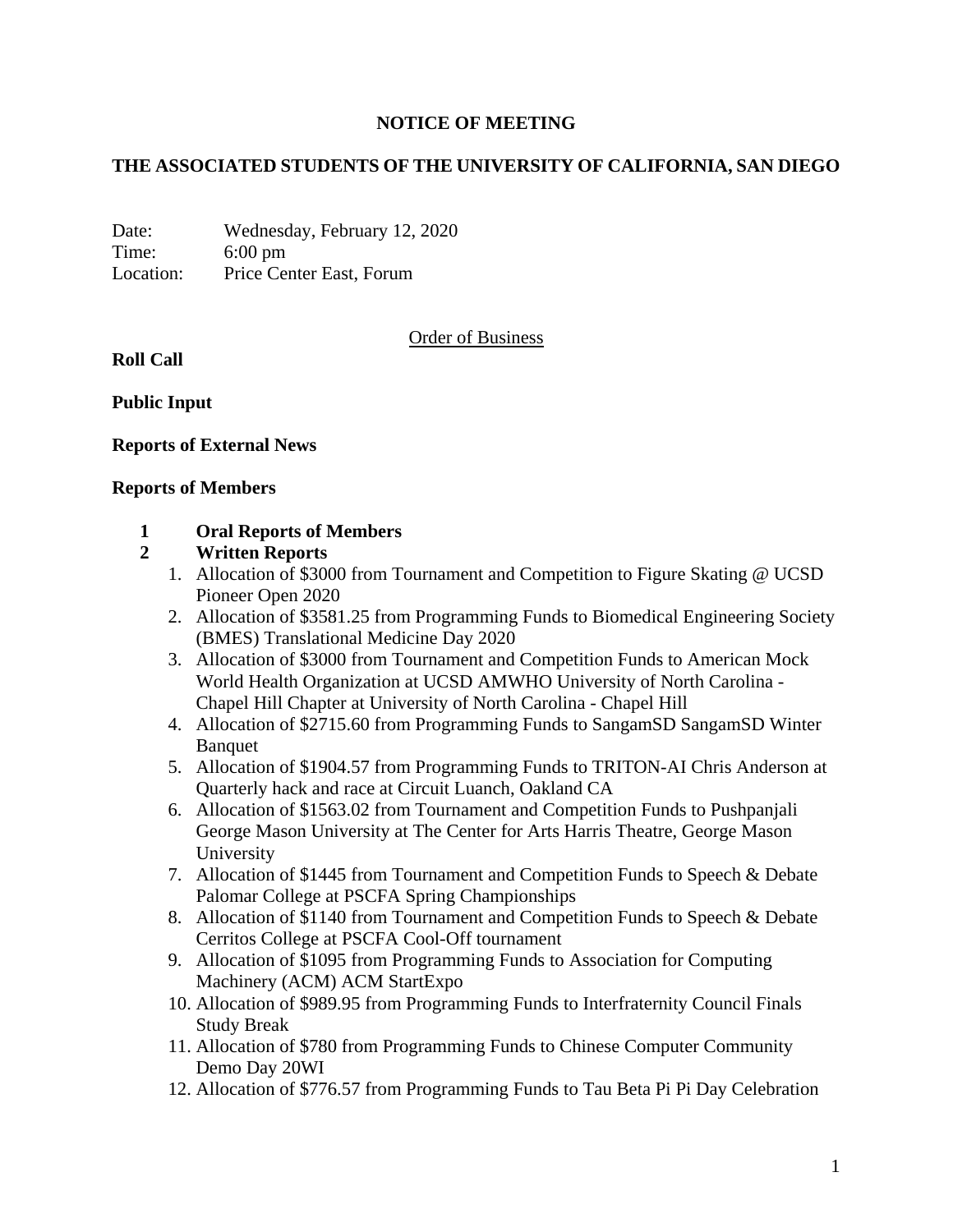- 13. Allocation of \$719.85 from Programming Funds to Undergraduate Bioinformatics Club at UCSD (UBIC) Southwest Bioinformatics Conference
- 14. Allocation of \$673.90 from Programming Funds to Triton XR Winter Project Showcase
- 15. Allocation of \$571.78 from Programming Funds to ECE Undergraduate Student Council ECE USC Study Jam
- 16. Allocation of \$553.50 from Programming Funds to Institute of Electrical and Electronics Engineers (IEEE) HappIEEE Hour Winter 2019
- 17. Allocation of \$545.66 from Programming Funds to Muslim Student Association MSA Friday Sermon and lunch
- 18. Allocation of \$527.43 from Programming Funds to Panhellenic Association Donut Stress!
- 19. Allocation of \$527.43 from Programming Funds to Interfraternity Council Donut Stress!
- 20. Allocation of \$449.32 from Programming Funds to Pakistani Student Association Biryani Night
- 21. Allocation of \$400.62 from Programming Funds to American Chemical Society Student Affiliates (ACSSA) Week 10 Study Jam Winter 2020
- 22. Allocation of \$382.03 from Programming Funds to Biological Sciences Student Association BSSA Movie Night: Hobbs & Shaw
- 23. Allocation of \$377.03 from Programming Funds to Movimiento Estudiantil Chicanola de Aztlan (MECHA) MEChA's Winter Pachanga
- 24. Allocation of \$348.21 from Programming Funds to Society of Women Engineers (SWE) Winter Quarter Engineering Diversity Org Study Jam
- 25. Allocation of \$341.59 from Programming Funds to Society of Women Engineers (SWE) Winter Quarter Engineering Diversity Org Study Jam
- 26. Allocation of \$338.71 from Programming Funds to Eta Kappa Nu (HKN) Study Inn
- 27. Allocation of \$388.71 from Programming Funds to Eta Kappa Nu (HKN) Study Inn
- 28. Allocation of \$329.50 from Programming Funds to Association for Computing Machinery (ACM) ACM's Got Talent
- 29. Allocation of \$282.84 from Programming Funds to Global Medical Missions Alliance GMMA Missions Send-Off
- 30. Allocation of \$227.96 from Programming Funds to Motorcycle Club at UCSD Motorcycle Club at UCSD Study Session
- 31. Allocation of \$226.50 from Programming Funds to Women and Minorities in Economics (WAMIE) WAMIE Winter Social
- 32. Allocation of \$173.06 from Programming Funds to Daughters of Triton Daughters of Triton and Duly Noted A Cappella Concert
- 33. Allocation of \$108.59 from Programming Funds to Girls Who Code College Loop Girls Who Code Study Jam
- 34. Allocation of \$101.71 from Programming Funds to Out in Science, Technology, Engineering, and Mathematics (oSTEM) WI20 Quoffee Study Time 5
- 35. Allocation of \$97.30 from Programming Funds to Insight Pre-Optometry Insight Study Jam #3
- 36. Allocation of \$93.45 from Programming Funds to Biological Sciences Student Association BSSA'S Super Study Session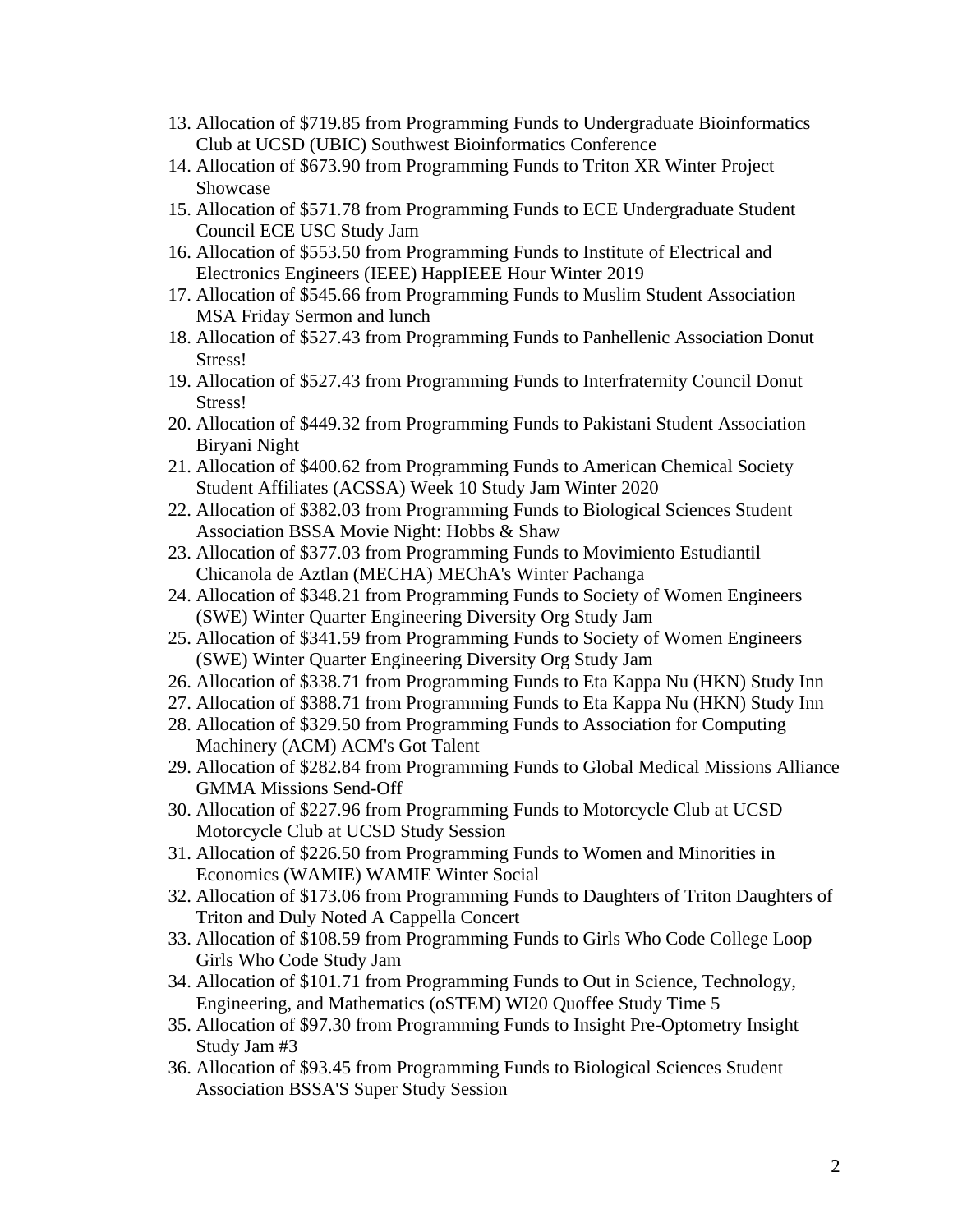- 37. Allocation of \$92.96 from Programming Funds to PERIOD. at UCSD Winter '20 Study Social
- 38. Allocation of \$86.55 from Programming Funds to American Institute of Chemical Engineers (AIChE) AIChE Winter 2020 Study Jam #1
- 39. Allocation of \$77.55 from Programming Funds to American Institute of Chemical Engineers (AIChE) AIChE Winter 2020 Study Jam #2
- 40. Allocation of \$65.95 from Programming Funds to Engineering World Health EWH Study Jam
- 41. Allocation of \$64.06 from Programming Funds to Queer and Trans\* People of Color (QT\*POC) at UCSD QTPOC GBM #1
- 42. Allocation of \$57.95 from Programming Funds to Origami Folders at UCSD Winter 2020 Paper Planes Meeting
- 43. Allocation of \$220.63 from Programming Funds to Redeemers Grace Church RGC Doubt Night
	- Ethan Christensen

## **Reports of Senator Projects**

#### **Question Time**

## **Reports of Committees**

- **1** Finance Committee
- **2** Legislative Committee

#### **Special Orders**

**1** Presentation on the Recreation Fee Referenda by John Hughes. Sponsored by Eleanor Grudin

#### **Unfinished Business**

**1** Support of Changing UC Policy PACAOS-80 Regarding Student Fees. Sponsored by Kamron Williams (Attachment 1)

**New Business**

**Open Forum**

**Roll Call**

## Bills in Committee

#### **Finance Committee**

**F1** Allocation of \$120 from Programming Funds to House of Prayer at UCSD Contend Prayer Night. Sponsored by Ethan Christensen